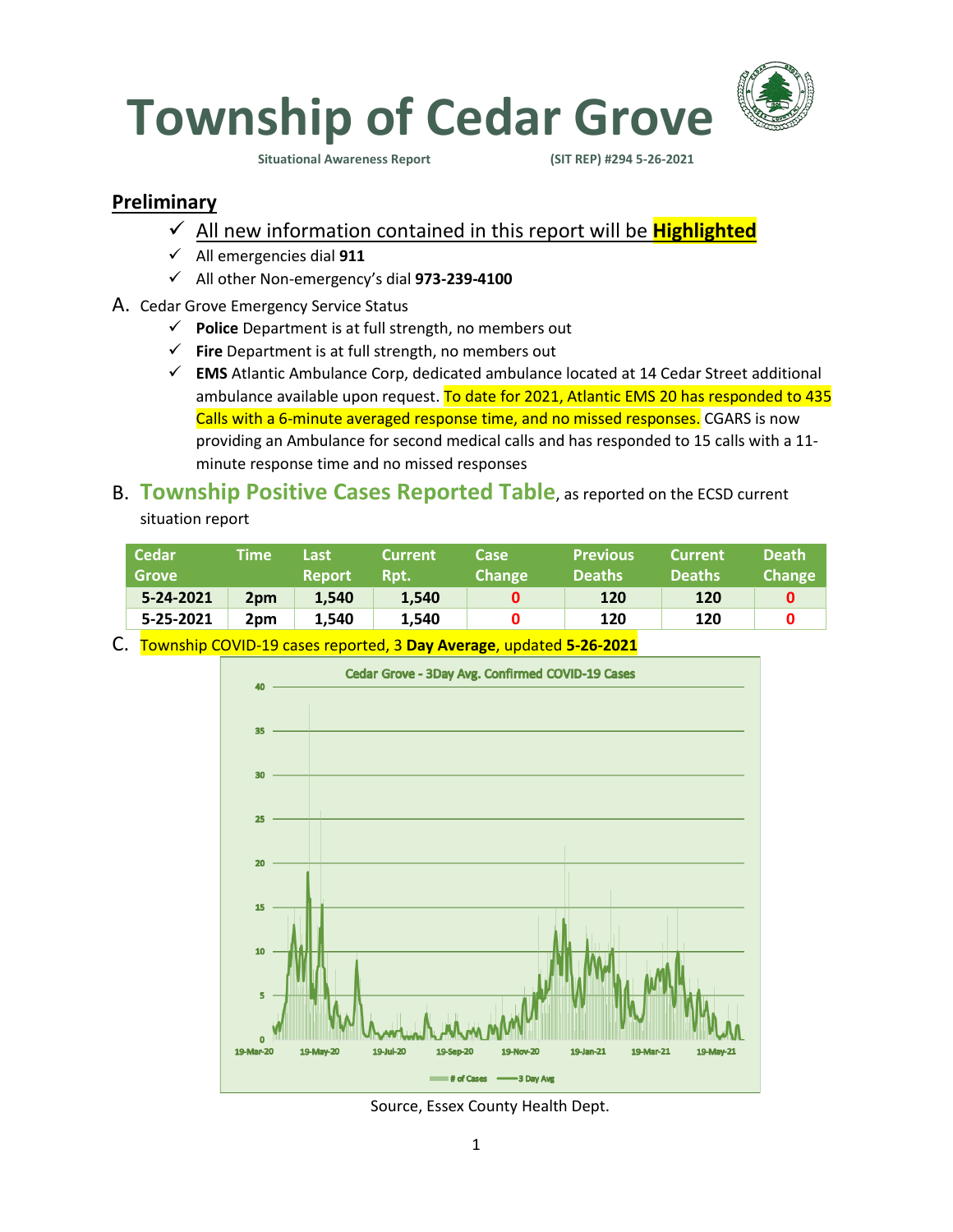

**Situational Awareness Report** 

### D. Township COVID-19 facility cases reported, 3 **Day Average**, updated **5-26-2021**



Source, Essex County Health Dept.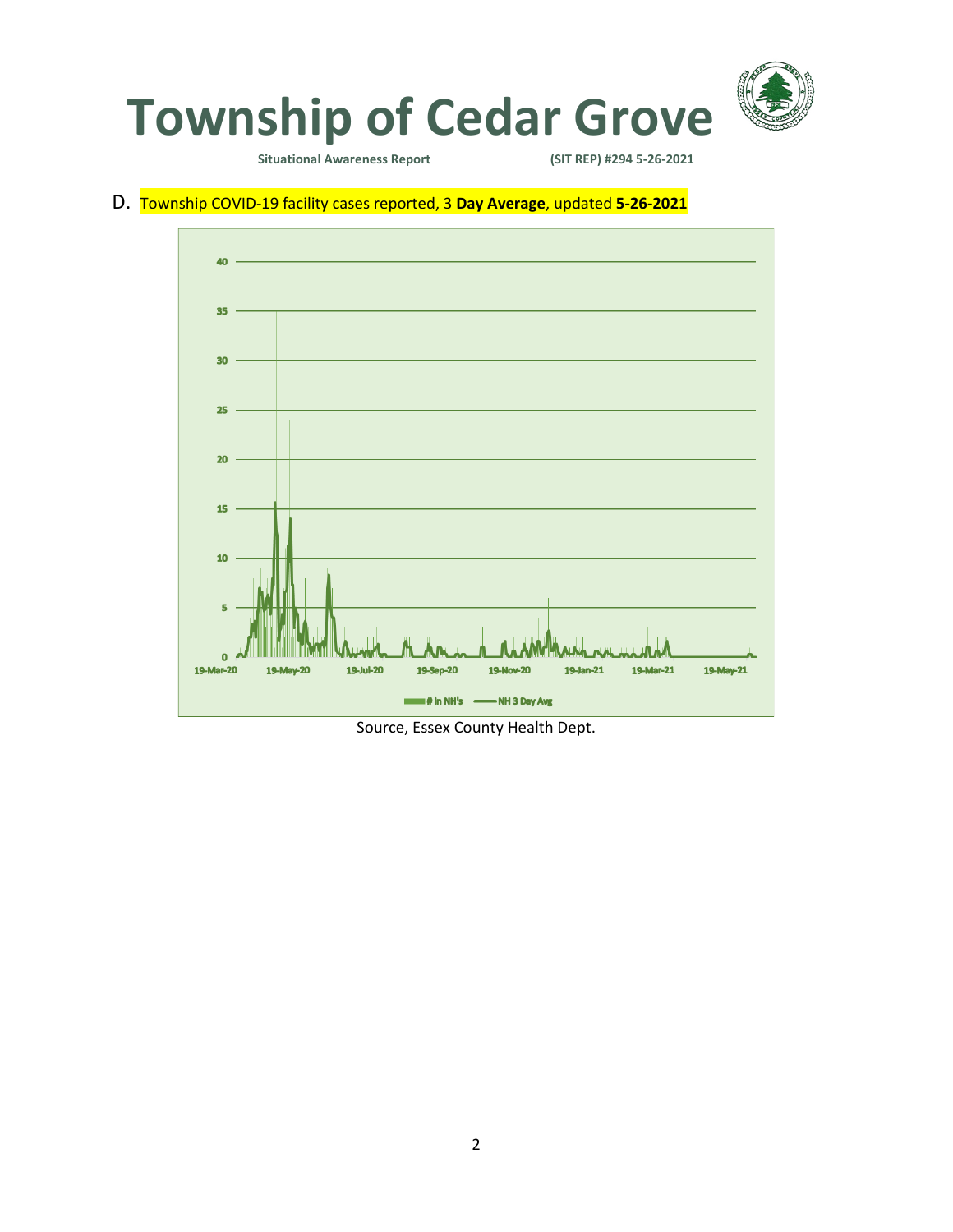

**Situational Awareness Report (SIT REP) #294 5-26-2021** 

E. **Cedar Grove Facilities with COVID-19 Cases as reported by NJDOH, updated 5/24/2021.** This table is comprised of information provided by the State of New Jersey Department of Health. There is no correlation to the county's case reported above, see notes below.



[https://www.state.nj.us/health/healthfacilities/documents/LTC\\_Facilities\\_Outbreaks\\_List.pdf](https://www.state.nj.us/health/healthfacilities/documents/LTC_Facilities_Outbreaks_List.pdf)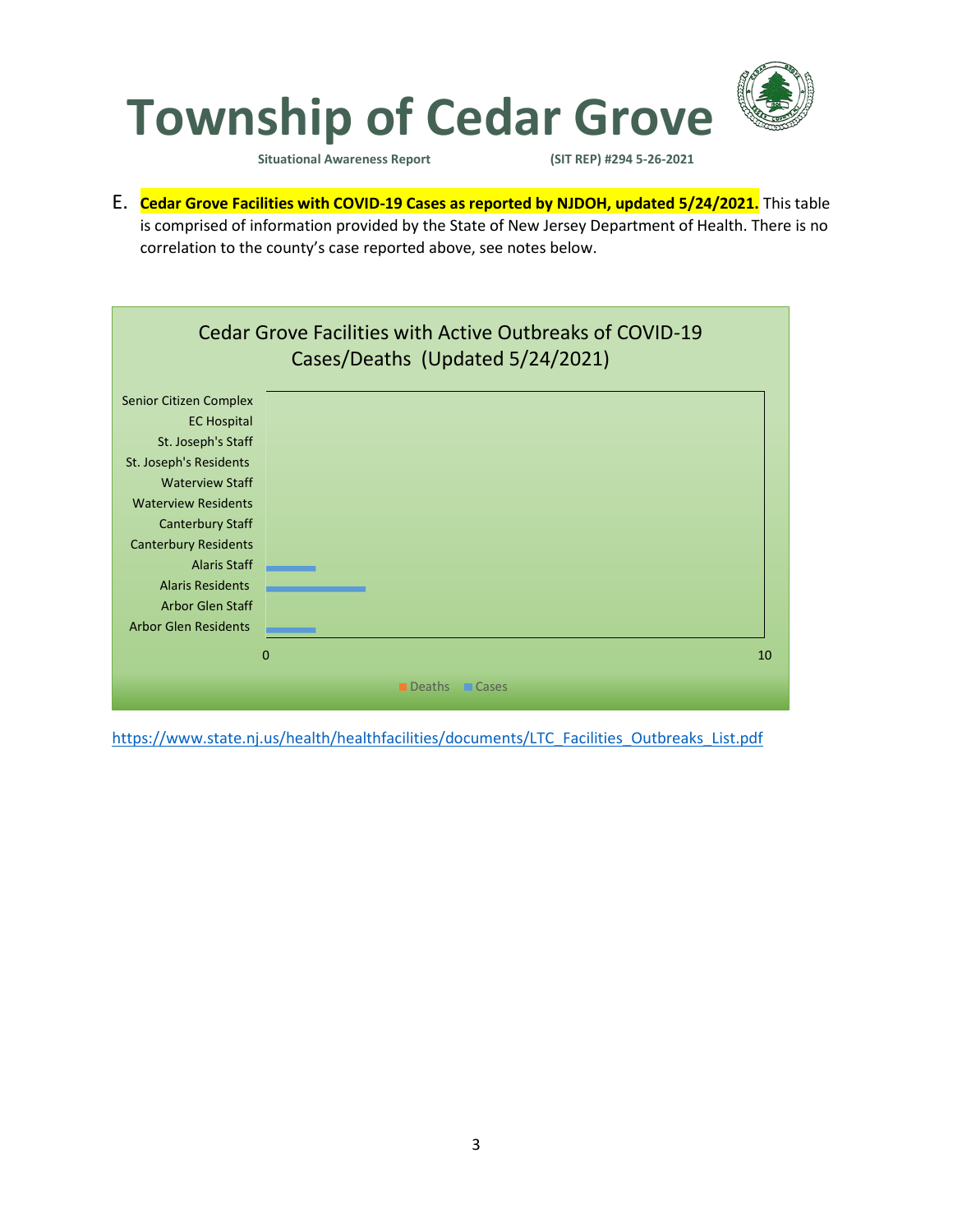

**Township of Cedar Grove**

**Situational Awareness Report (SIT REP) #294 5-26-2021** 

#### F. **Essex County Sites**



Source, Essexcovid.org.

To Make an Appointment for testing or vaccination

Go to [https://www.essexcovid.org](https://www.essexcovid.org/) or you can

## Call 973-877-8456 or email <mailto:essexcovid19@admin.essexcountynj.org>

#### **To Find a Vaccine Location Go to:**

**[https://covid19.nj.gov/pages/covid-19-vaccine-locations-for-eligible](https://covid19.nj.gov/pages/covid-19-vaccine-locations-for-eligible-recipients)[recipients](https://covid19.nj.gov/pages/covid-19-vaccine-locations-for-eligible-recipients)**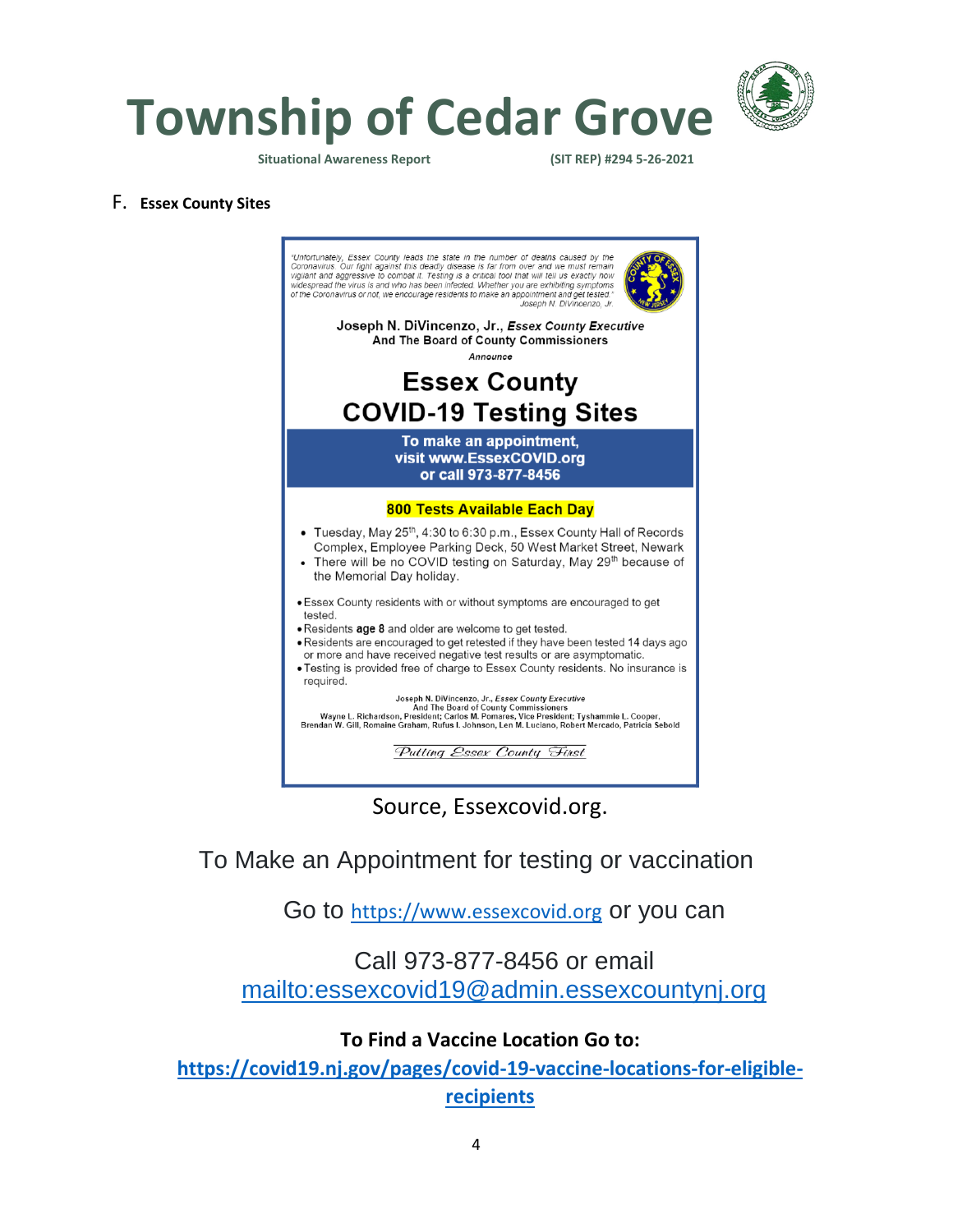

**Situational Awareness Report** 

G. **State of New Jersey Vaccination Sites**

**Find Vaccine Appointments**  <https://covid19.nj.gov/pages/finder>

# New Jersey State Vaccine Call Center

# 855-568-0545

## **For State of New Jersey Information on who is eligible for vaccination at this time, go to:**

[https://covid19.nj.gov/faqs/nj-information/slowing-the-spread/where](https://covid19.nj.gov/faqs/nj-information/slowing-the-spread/where-how-and-when-can-i-get-vaccinated)[how-and-when-can-i-get-vaccinated](https://covid19.nj.gov/faqs/nj-information/slowing-the-spread/where-how-and-when-can-i-get-vaccinated)